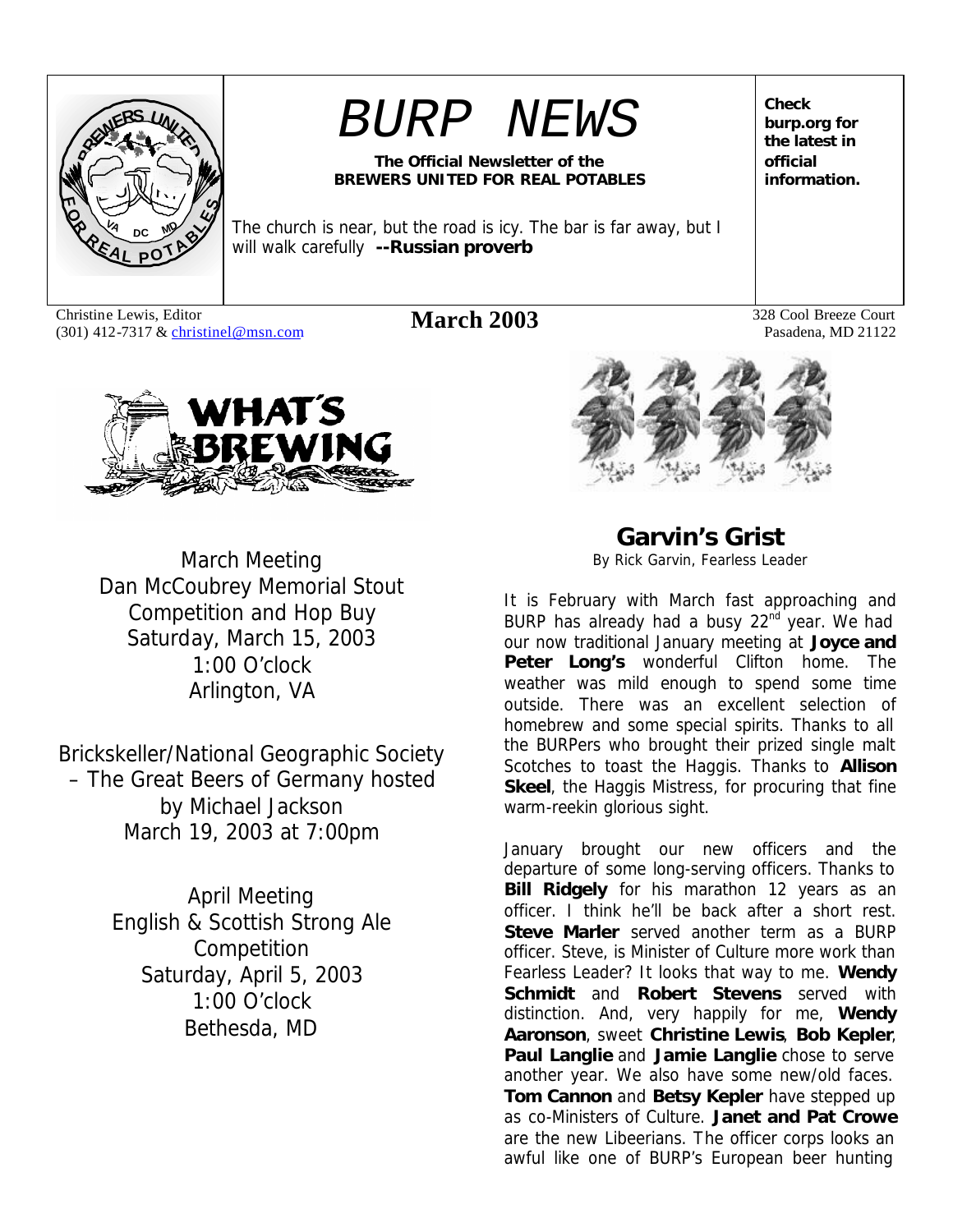trips. It is not too early to start thinking about stepping up to be an officer in 2004.

February was a big BURP month. BURP was already established as one of the leading homebrew clubs in the nation. The BURP MCAB team helped extend that reputation. **Bill Ridgely** and the MCAB team put on an excellent contest and conference. I had a ball and the BJCP and brewing notables that attended made a point to tell me that things came off extremely well. I was quite proud. I was very pleased that the BURP judges performed extremely well beside the Master judges. BURP's investment in beer judging continues to pay off. The BURP homebrews served at Friday's Congressional reception were impressive. This event was extremely hard and stressful work for the MCAB committee. The BURP MCAB team made it look easy! Makes me proud to be a BURPer.

Mmmm, beer. What is 2003 going to mean for BURP? What should we concentrate on? The BURPWorld retirement community is already well under way. More publicity and brand awareness? The club is already infamous on both sides of the Atlantic. It's common for a business traveler from the DC area to walk into a pub in London, Amsterdam, Brugge, Diksmuide, Dusseldorf or Bamberg and be asked, to their consternation, "Are you a BURPer?" Mmmm, beer. I think 2003 is a great year for us to concentrate on brewing more and better homebrew. MCAB was a big give-back to the homebrewing community. It's time to make some investments in BURP. Stay tuned for the Culture Club twins Tom and Betsy to talk about BURP paid shipping to contests. BURP will be giving ingredients to brewers for some fun contests like the Clone Competition. Equipment workshops, team brewing, hangover research, and brewing ancient beers are only a few of the ways that BURP will help you in your quest for more and better Free Beer this year.

March brings our annual Dan McCoubrey Memorial Stout competition at the March 15<sup>th</sup> meeting at the Beer residence (Mmmm, Beer). **Jen and Fio Beer** will be hosting us and WE WILL HAVE GOOD WEATHER (ask me about shoveling snow and basement floods!). Bring your bottled stout entries and some to share. If you think that your Stout is not up to the competition or it is getting a little old,

bring it anyways. Stout is a very forgiving style that tastes pretty good even when it is, ahem, not exactly perfect. **Jim Hanson** is our stew coordinator and we will be making Dan McCoubrey's Irish Stew again this year for everyone. Contact Jim (james.hanson11@gte.net) if you would like to participate. Please remember to bring more food than you eat, more beer than you drink, and leave the meeting sober.

Cheers, Rick

# Bulk Hop Buy at March Meeting

BURP will be conducting the annual bulk hop buy at the March meeting, thanks again to Bruce Bennett. Bruce has procured the following hops for sale:

US Cascade, US Centennial, US Mt. Hood, Saaz CZ, Hallertau GR, Perle GR, Tettnang GR, East Kent Golding UK, & Target UK.

If you have any questions, please contact Bruce at bennet1b@ncr.disa.mil

# **In Appreciation - MCAB-V**

*By Bill Ridgely, MCAB-V organizer*

I would like to take the opportunity to thank all of those BURPers who worked so hard and diligently to make the  $5<sup>th</sup>$  Annual Masters Championship of Amateur Brewing such a resounding success.

First, the MCAB-V Planning Committee gets the lion's share of kudos. The commitment and team spirit showed by these folks was extraordinary. The Planning Committee members were:

**Wendy Aaronson** – Competition Breakfast and Souvenir Glasses Coordinator

**Andy Anderson and Tom Cannon** – Competition **Coordinators** 

**Colleen Cannon** – Budget Coordinator

**Rob Hanson** – Graphic Designer

**Betsy Kepler** – Banquet and Licensing Coordinator

**Bob Kepler** – Website and Awards Designer

**Kathy Koch** – Steward Coordinator & BURP **Treasurer** 

**Jamie Langlie** – Registration Package Coordinator **Paul Langlie** – BURP Webmaster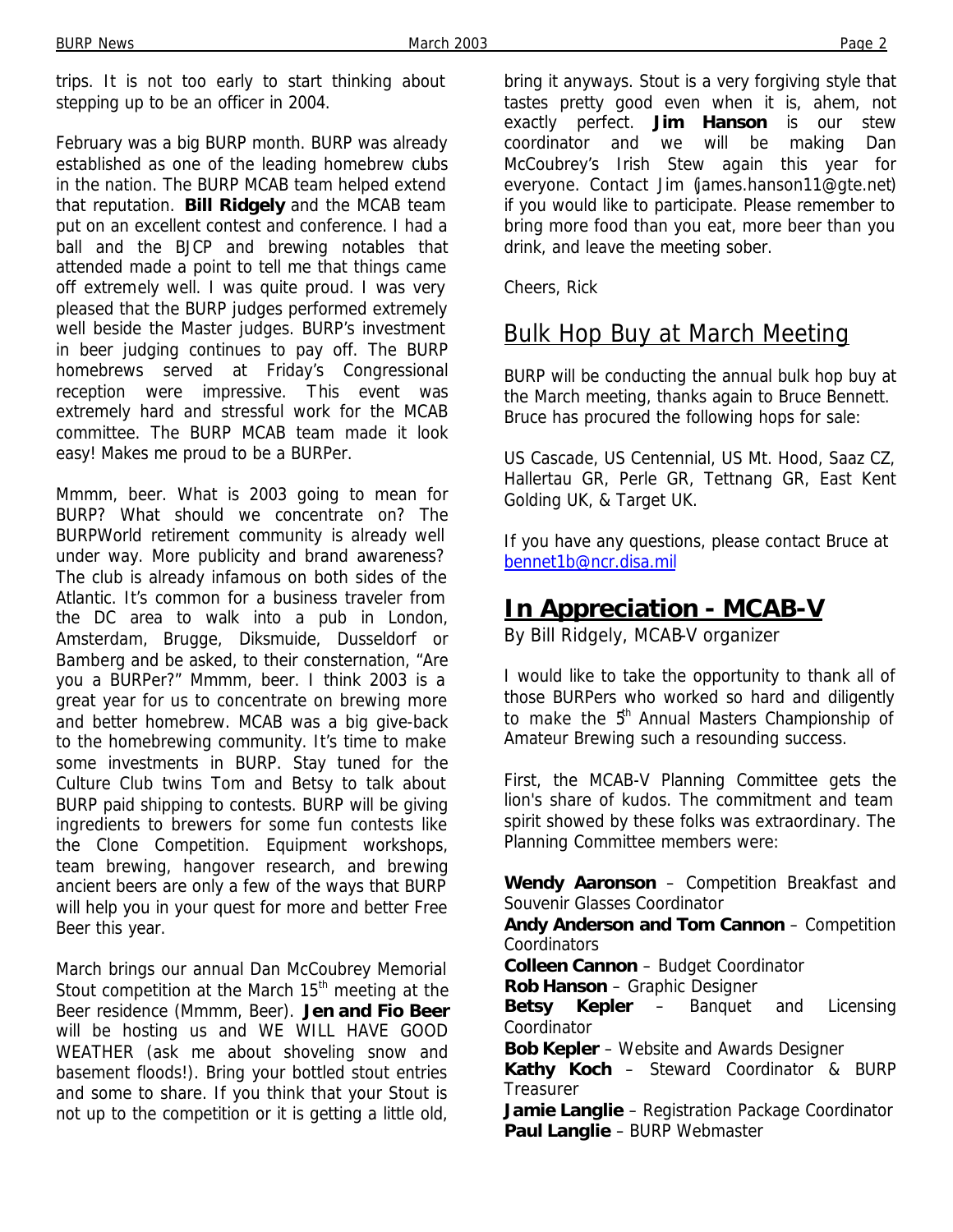**Steve Marler** – Awards, Reception and Co-Sponsor Coordinator

**Phil Sides** – AHA Liaison and Co-Sponsor Coordinator

Special thanks also go to **Dave & Becky Pyle** (on behalf of Hop Union) for hosting the Friday night reception on Capitol Hill. BURPer and Capitol City Brewing Co Brewmaster **Bill Madden** contributed in many ways, including sponsorship of two competition beer style categories, participation in the GABF brewer's roundtable at the Brickskeller, and donation of beer to both the Brickskeller presentation and the awards banquet. Longtime BURPer **Jim Dorsch**, along with **Brewing News** publisher **Bill Metzger**, provided MCAB with a major financial sponsorship as well as individual sponsorships of six different competition beer styles.

BURP members who brewed beer for the Friday reception deserve special thanks. I received a lot of comments from out of town participants that the beers were some of the best they had tasted. I couldn't agree more.

Thanks also to the BURP judges and stewards who helped out with the competition. We couldn't have successfully judged the over 150 beers without you.

Finally, special thanks to all of you who attended the event. Without your support, MCAB-V would never have been a success. I am grateful to all who invested the time and money to help MCAB retain its title as the "World Series of Homebrewing."



### **BURP EDUCATION UPDATE**

*By Wendy Aaronson, Minister of Enlightenment*

**ENLIGHTENMENT VISION**: The theme for Enlightening our membership is "Back to Basics and Beyond". The objective is to get more people to get motivated to brew beer. My goal is to have an enlightenment topic at most meetings. Unlike previous years, it may not necessarily be a commercial tasting. One of the objectives for the commercial tasting was to prepare and encourage novices to judge at BURP competitions. After a few years, I think we have covered this ground adequately for most of the styles. Now, I would like to prepare short demos and technical sessions to facilitate discussions among new and advanced brewers during the meetings. Some of the topics include yeast handling, indigenous beers, historical beers, making mead & cider, mashing, hops, and doctored beers. Tune in to the newsletter and web page for details.

I also want to continue the Brewer's Corner at meetings. I acknowledge that the membership has not taken advantage of this opportunity, but I think this is because our membership has not brewed enough (Hint, Hint!). There will also be an offline educational series every 2 months beginning in May. This will be an exciting in-depth exploration of ingredients, brewing processes, recipe formulation and a few classic beer styles. I want to make a better effort at pairing beginning brewers with more advanced brewers. Not only is it a learning experience, we all know it's more fun. As always, I am also very interested in your ideas. You can send me an e-mail at aaronson@burp.org

#### **MARCH DEMONSTRATION: YEAST HANDLING**

Bill and I met a wonderful group of homebrewers when we attended a real ale festival in London this past December. One of the guys gave me a slant of the Hook Norton yeast that he prepared as stocking stuffers for the members in his club. He described the yeast as a true top cropper that has a subtle fruitiness and makes a wonderful bitter. Being a microbiologist, I'm not intimidated by slants and getting sufficient quantities to pitch into a 10 gallon batch. Now, I'm prepared to share my secrets with you. By the way, if you want some yeast to take home, please bring a container with less than 1 cup of wort. The demo will begin around 1:30 p.m. and last about 20 minutes.

#### **MARCH COMMERCIAL BEER TASTING**: Are

you confused about the difference between a Dry Stout and a Foreign Extra Stout? Bill and I brought back from the U.S. Virgin Islands two commercial examples of a Foreign Extra Stout. About a half hour before the competition gets underway, we'll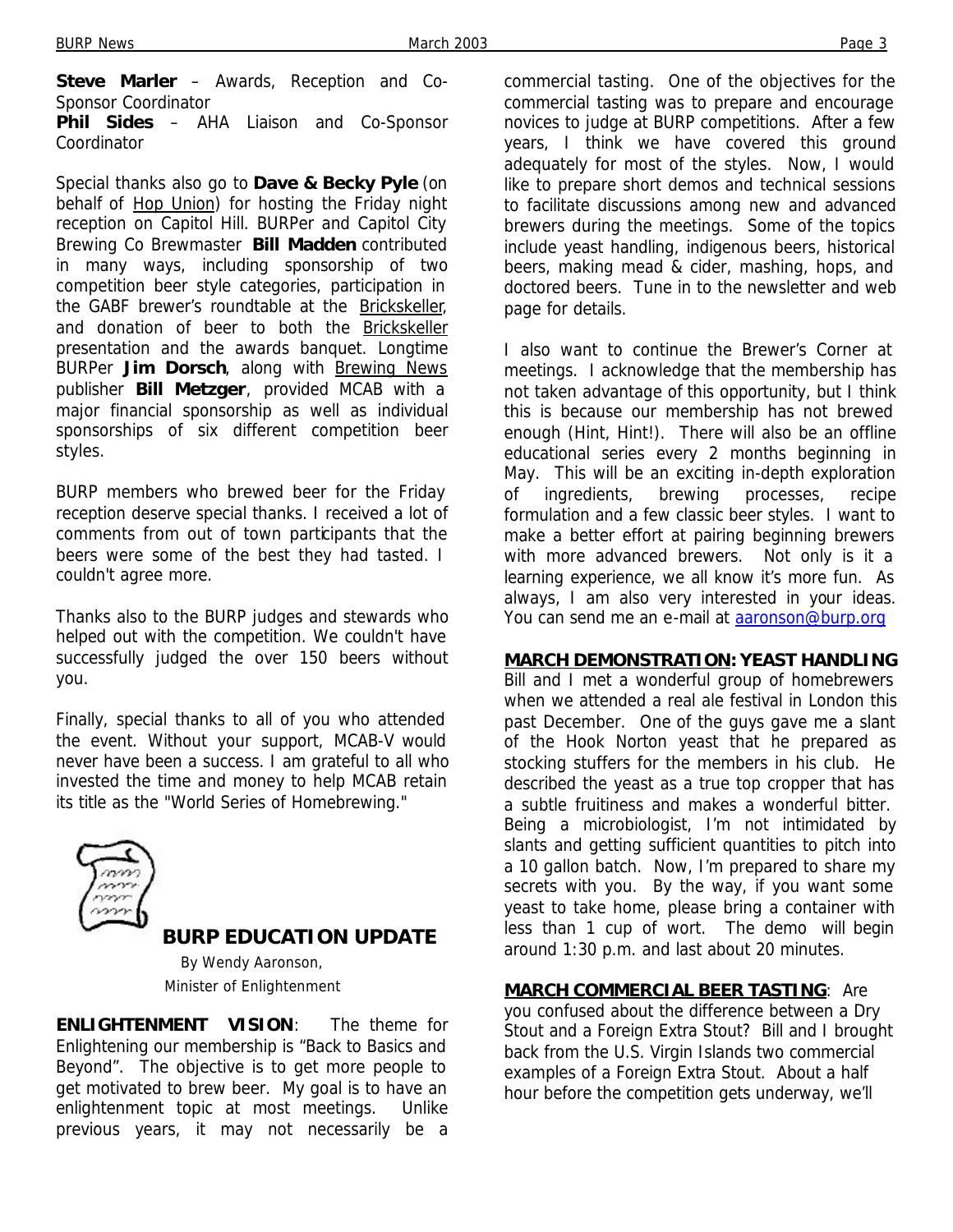crack open what we have and compare them to our best examples of a Dry Stout.

**BREWER'S CORNER:** Do you want objective feedback on your homebrewed beer, but it doesn't fit into the category that is being judged at the club competition? If so, then bring a bottle and your complete recipe (or at least have this information in your head), including process parameters such as mashing schedule and fermentation specifics to the meeting. A BJCP judge(s) will evaluate your beer with you, review your recipe, and discuss how to improve it.

# **APRIL DEMONSTRATION: INDIGENOUS BEERS PART 1**

The details are not entirely worked out, but we would like to kick off our adventures into brewing indigenous beers with the making of chicha, fermented corn beer of the Andes, and umqombothi, sorghum beer of Africa.



# **STOUT!**

*By your friendly co-Ministers of Culture Tom Cannon & Betsy Kepler*

Or kindly when his credit's out Surprise him with a pint of Stout Jonathan Swift from *Journal to Stella*

In hindsight, Arthur Guinness's 50 pound investment in a yearly rental of a decrepit brewery at Saint James Gate in Dublin has to be considered business genius. But put yourself in his position. Beer had been brewed at the Saint James Gate location since 1670, but the state of Irish brewing in 1759 could best be described as dismal. The competition was the immensely popular Porter, which was being imported from Britain into Ireland at a reduced tax rate that the Irish brewers couldn't hope to contend with. In order to compete with Porter, Irish brewers had to use cheaper ingredients, lower quality malts, and much reduced gravities, which tended to make the brown beers produced much less stable than the higher gravity Porter. Bottom line was that the beer being produced in Ireland and at the Saint James Gate Brewery could best be described as crap! So why would anybody consider investing half of an inheritance on a broken down brewery producing crap beer?

Was it luck or timing? Actually, both! Guinness's first idea, to save money of course, was to replace a percentage of the roasted malt in their beer, which was taxed, with roasted barley, which wasn't. Made sense financially, but what Arthur Guinness didn't know was how alkaline the water was in Dublin, which certainly didn't help the quality of the beer brewed there. And roasted barley, with a high acidity, acted as the perfect buffer for the alkaline water, producing a much smoother beer than had been previously produced. Then, in 1777, the Excise Duty on Irish beer was relaxed and Irish produced beer was able to compete equitably with the imported British Porter, and at that point, the Guinness Brewery with it's Extra Stout Porter was on it's way. Arthur Guinness, always the entrepreneur, had been developing an export system for his beer and by 1799, was only brewing his Stout Porter and was exporting a great deal of it (Ireland at the time was much more of a whisky drinking nation, so, in order to remain profitable, Guinness had to develop other markets for his beer). At the time of Arthur Guinness's death in 1803 there were records of sales to the Caribbean of Guinness West Indies Porter, a higher strength version of the Stout sold in Ireland. The beer was brewed to a higher original gravity to withstand the rigors of excessive travel and became the precursor of Foreign Style Stout.

Meanwhile, across the Irish Sea over in Britain, the popularity of Guinness's Stout led to breweries emulating the style. In typical frugal English fashion, however, the brewers there used sugars, which were cheaper than malt, and, in particular, milk sugars in their beer, resulting in a less attenuated, sweeter stout. Whitbread began brewing Mackeson Milk Stout in 1907. Earlier, in the 1780's, the Anchor Brewery in South London began exporting their Porter to the Baltic. Again, in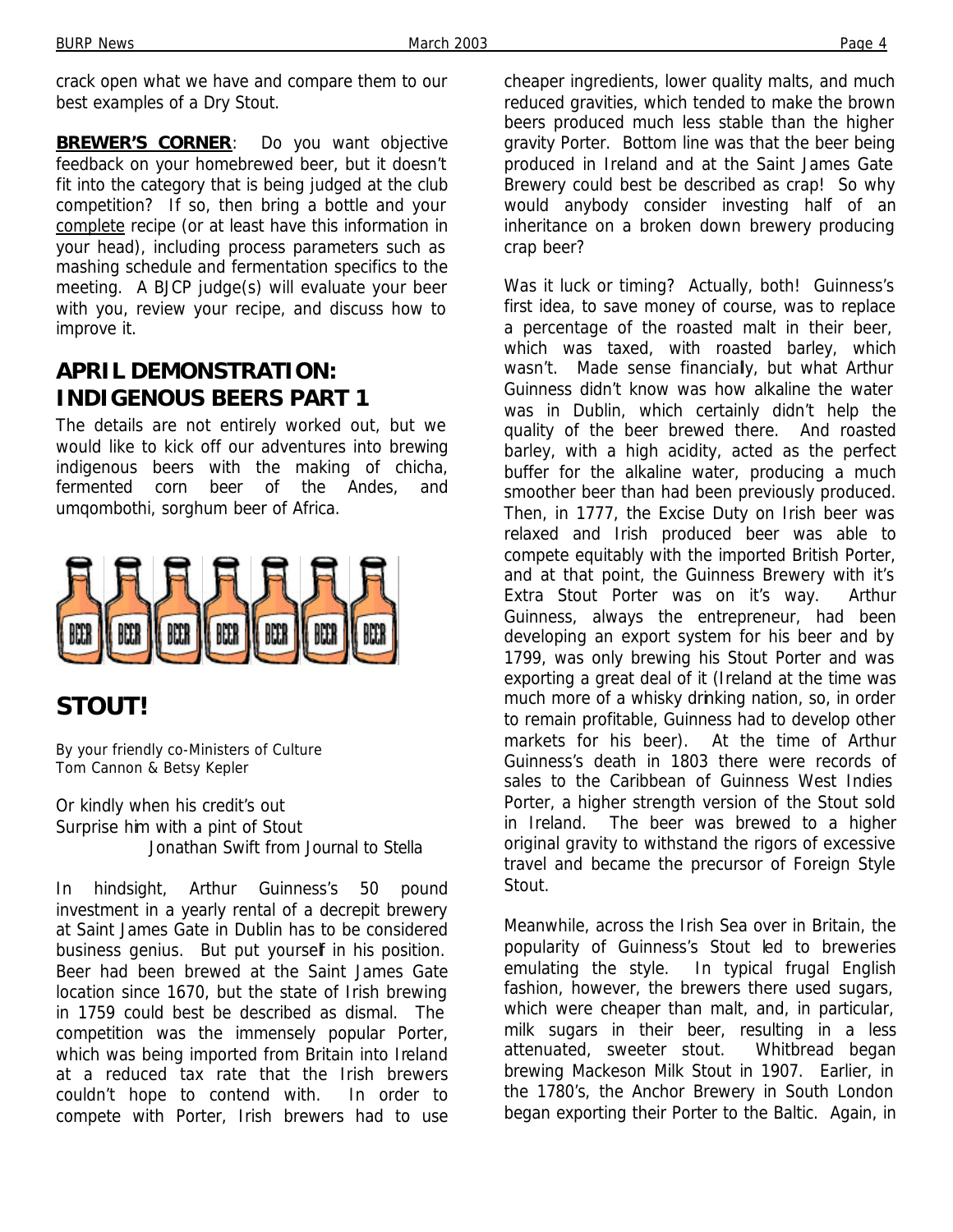order to withstand the time and distance, and remain palatable, the Anchor Brewery used a similar technique to the IPA's exported to the Far East. Their porter (and later stout) was hopped up considerably as well as brewed to a much higher gravity, resulting in the first Imperial Stouts.

Enough History…Here are some specifics on the styles.

# **Category 16 STOUT**

#### **16A. Dry Stout**

Aroma: Coffee-like roasted barley and roasted malt aromas are prominent. Esters low to medium. Diacetyl moderate to none. Hop aroma low to none.

Appearance: Deep garnet to black in color. Clarity is irrelevant in such a dark beer. A thick, creamy, long-lasting head is characteristic.

Flavor: Moderate acidity/sourness and sharpness from roasted grains, and medium to high hop bitterness, provide a dry finish. Balancing factors may include some creaminess, moderate to low fruitiness, and medium to no diacetyl.

Mouthfeel: Medium-light to medium body, with a creamy character. Low to moderate carbonation.

Overall Impression: A very dark, roasty, bitter, creamy ale.

Ingredients: The dryness comes from the use of roasted unmalted barley in addition to pale malt, moderate to high hop bitterness, and good attenuation. Flaked unmalted barley may also be used to add a creaminess. A small percentage of soured beer is sometimes added for complexity. Water should have high carbonate hardness.

Vital Statistics:

OG: 1.035-1.050 IBUs: 30-50 FG: 1.007-1.011 SRM: 35+ ABV: 3.2-5.5%

Commercial Examples: Guinness Draught Stout (also canned), Murphy's Stout, Beamish Stout.

#### **16B. Sweet Stout**

Aroma: Mild roasted grain aromas. Fruitiness can be low to high. Diacetyl medium to none. Hop aroma low to none.

Appearance: Very dark amber to black in color, which makes clarity essentially unimportant. Creamy head.

Flavor: Dark roasted grains and malts dominate the flavor as in dry stout, though there is medium to high sweetness. Hopping is moderate and tends to be lower than in dry stout, emphasizing the malt sweetness.

Mouthfeel: Full-bodied and creamy. Carbonation low to moderate.

Overall Impression: A very dark, sweet, fullbodied, slightly roasty ale.

Ingredients: Lactose is sometimes added to provide additional residual sweetness. High carbonate water is all but essential.

Vital Statistics:

OG: 1.035-1.066 IBUs: 20-40 FG: 1.010-1.022 SRM: 35+ ABV: 3-5.6%

Commercia l Examples: Mackeson's XXX Stout, Watney's Cream Stout, Samuel Adams Cream Stout, Tennent's Milk Stout.

#### **16C. Oatmeal Stout**

Aroma: Mild roasted grain aromas. Fruitiness should be low to medium. Diacetyl medium to none. Hop aroma low to none.

Appearance: Black in color. Thick creamy head. Dark color will likely obscure any clarity.

Flavor: Medium sweet to medium dry, with the complexity of dark roasted grains prominent. Medium hop bitterness with the balance toward malt. Diacetyl low to medium. May have a slight nuttiness.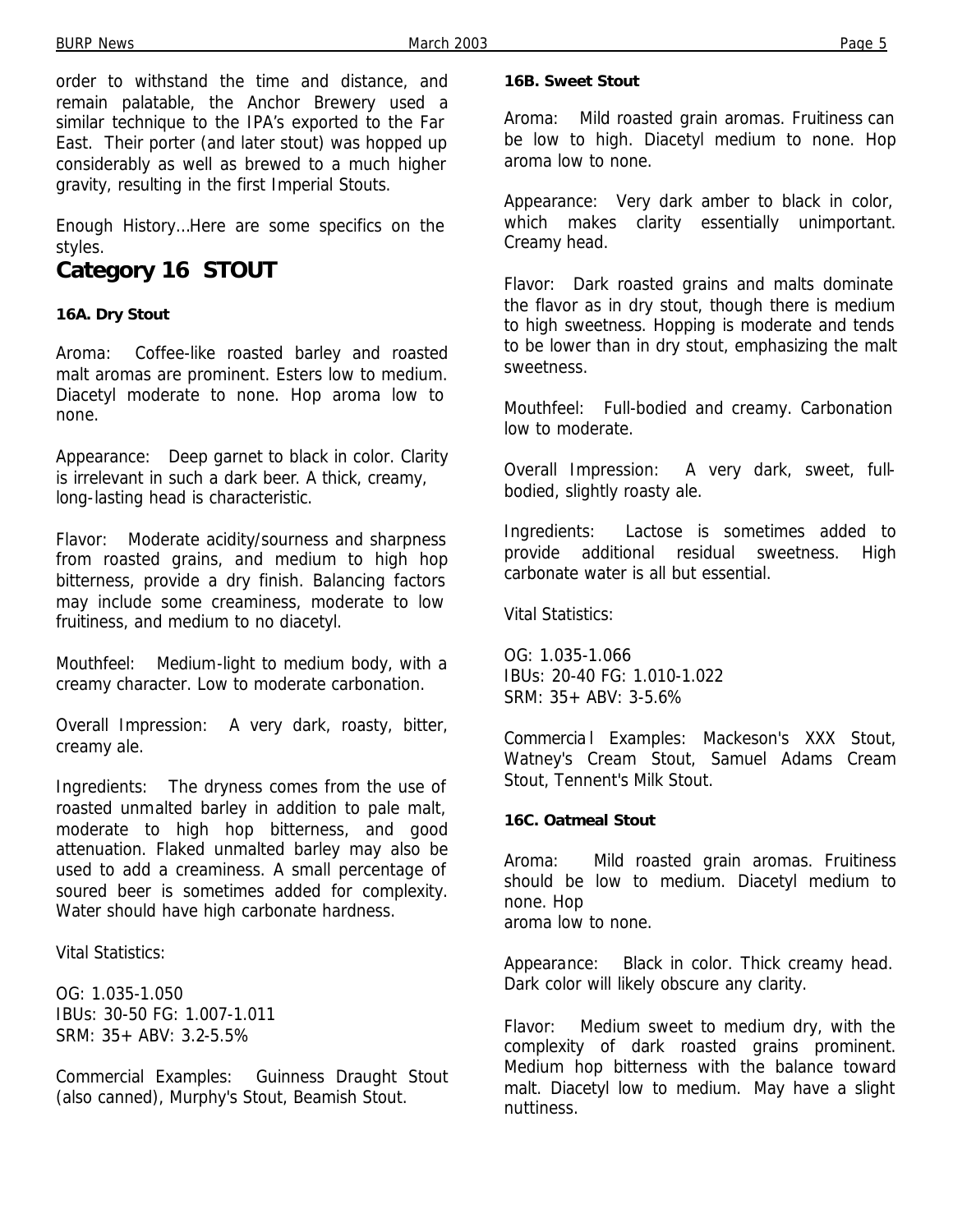Mouthfeel: Full bodied, smooth, silky, with an oily or even mealy texture from the oatmeal.

Overall Impression: A very dark, full-bodied, roasty, malty ale.

Ingredients: Pale, caramel and dark roasted malts and grains. Oatmeal used to enhance fullness of body and complexity of flavor. Hops for bitterness only. Ale yeast. Water source should have some carbonate hardness.

Vital Statistics:

OG: 1.035-1.060 IBUs: 20-50 FG: 1.010-1.018 SRM: 35+ ABV: 3.3-6.0%

Commercial Examples: Samuel Smith Oatmeal Stout, Young's Oatmeal Stout, Brew Moon Eclipse.

#### **16D. Foreign Extra Stout**

Aroma: Roasted grain aromas prominent. Fruitiness medium to high. Diacetyl low to medium. Hop aroma low to none. Occasionally has the aroma of alcohol.

Appearance: Very deep brown to black in color. Clarity usually obscured by deep color.

Flavor: Can range from sweet to dry, with roasted grain character obvious but not sharp. Fruitiness can

be low to high, diacetyl medium to none. Hop bitterness can be medium to high.

Mouthfeel: Medium full body, creamy character. May give a warming impression.

Overall Impression: A very dark, moderately sweet, strong, roasty ale.

Ingredients: Pale and dark roasted malts and grains. Hops for bitterness. Ale yeast.

Vital Statistics:

OG: 1.050-1.075 IBUs: 35-70 FG: 1.010-1.017 SRM: 35+ ABV: 5-7.5%

Commercial Examples: ABC Stout, Guinness Foreign Extra Stout (bottled).

And, some recipes for award winning Stout!

Classic Dry Stout from **Andy Anderson**, 1st Place in 2002 SoFB Recipe for 5 gallons, and assumes mash efficiency of 25 pt/lb/gal

 $OG = 1.047$  $FG = 1.011$ 

 $Bitterness = 40$  IBU

Grist:

7 lb Pale Ale malt 1 lb Roasted Barley 1.5 lb Flaked Barley

#### Hops:

2 oz of 6.0% AA hops at 60 minutes. (The variety does not matter too much, as no aroma qualities will remain after 60' of boiling.)

Yeast:

Any English Ale strain works reasonably well. If you feel you must use an Irish strain, the Wyeast Irish may work a little better than the White Labs version for dry stouts.

Mash the 9.5 lb of grain, along with 4 grams of CaCO3, at 148 F for 1.5 hours. (The 4 grams of chalk, combined with 5 gal of Alexandria tap water, increases the calcium and carbonate ions up to Dublin levels.) Sparge, and collect 6 gallons of wort. Boil for 1/2 hour, then add all the hops. Continue to boil for another 60 minutes. Cool quickly, then add yeast and ferment at 68 for 10 days. Rack, and let settle for another week before kegging or bottling. If bottling, use the standard 2/3 cup of sugar. If kegging, carbonate to 2.2 vol CO<sub>2</sub>

Oatmeal Stout From **Chris "Pacman" Ingermann**, this years MCAB Stout Winner

Batch Size: 12 Gallons

14 # Munton's Maris Otter Pale Malt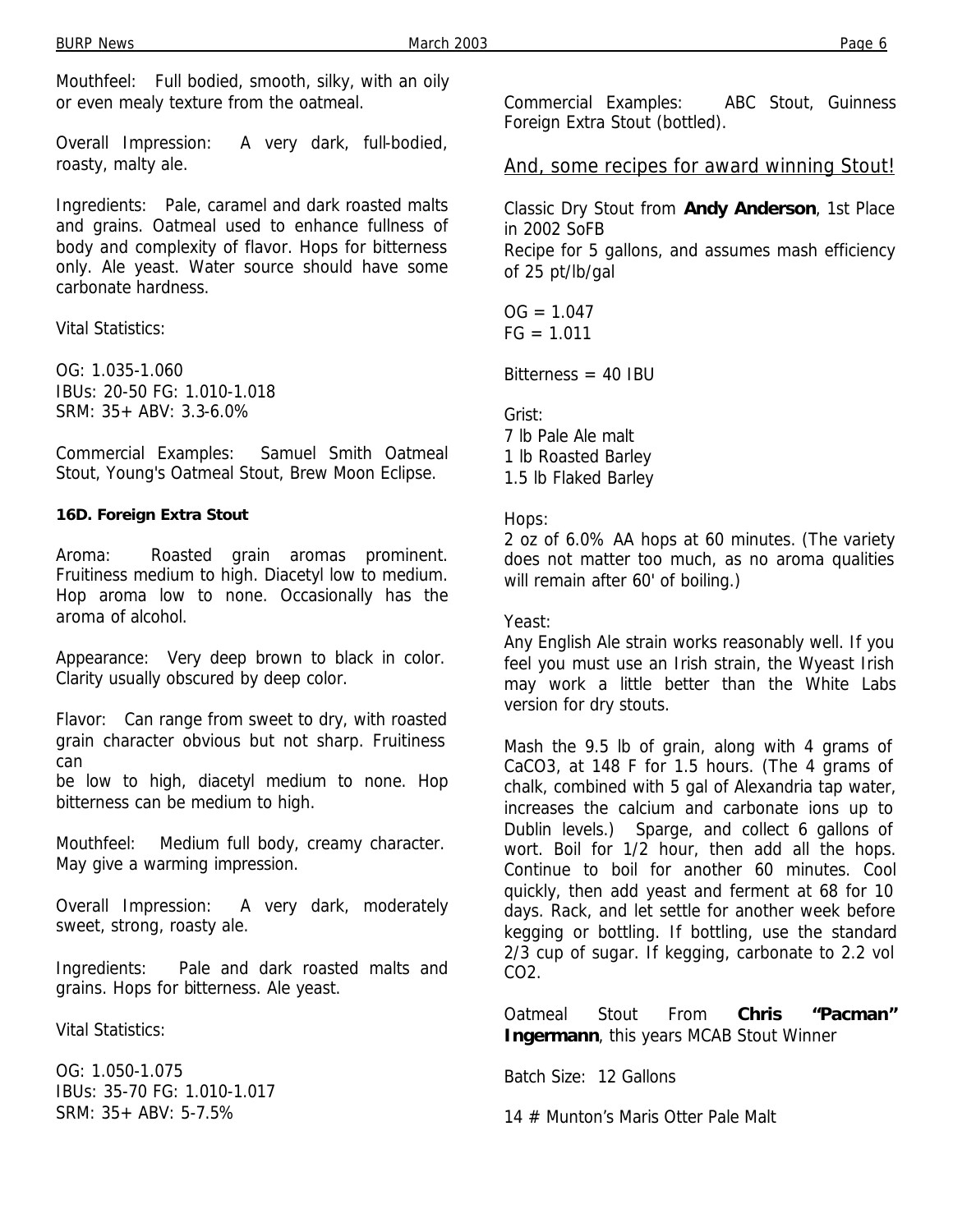4 # Flaked Oats 1.5# Honey Malt 1 # Cara-Pils Dextrin Malt 0.44 # Chocolate Malt  $0.56 \#$  Carafa 1 # Special B Malt 0.75 # Roasted Barley 0.5 # Black Barley Malt

Mashed at 154 Degrees F for 90 minutes. Mashout at 168 Degrees F.

3 oz East Kent Goldings Hops for 60 minutes 0.5 oz Fuggles Hops for 5 minutes

White Labs WLP028 Edinburgh Ale Yeast

OG: 1.063 FG: 1.018

### **This Month's Club Competition… The prestigious (and annual) Dan McCoubry Stout Competition**

Entries in style category 16 (Classic Dry Stout, Sweet Stout, Oatmeal Stout, and Foreign Extra Stout) accepted. Note: Imperial Stout will not be accepted at this competition. Two bottles per entry accepted until 2:00 on the day of the meeting. If you cannot be at the meeting and still would like to enter a beer, contact your friendly co-Ministers of Culture and we can arrange a pick up or drop off.

Also, we are accepting entries for the AHA Club Only **Brown Ale** competition. If you would like to have a brown ale considered for this competition, please bring a bottle to the March meeting and we will judge t off line. You will also be required to have an additional 3 bottles to enter the AHA competition. If your beer is selected to be moved on, we will contact you to pick up the remaining bottles and BURP will pay to ship your entry to the competition site.

#### **Announcing the BURP Club Competition Schedule 2003 (and slightly beyond!)**

**March** Dan McCoubrey Stout Competition (Category 16) plus offline Brown Ale Competition (Category 10)

**April** English and Scottish Strong Ales (Category 11)

**May** Chili Competition Invitational (Format TBD)

**June** Clone Beer Competition (Format and style TBD)

**July** European Light Lager (Category 2)

**August** Wheat Beer (Categories 17, 3B, and 19B)

**Septembe**r BURP Oktoberfest German Beer Celebration (Format TBD)

**October** Specialty, Experimental/Historic (Category 24) AKA "Weird Beer"

**November** The Seventh Annual BURP Real Ale **Competition** 

**December** Holiday Beers

#### **Announcing the 2003 BURP Brewer of the Year (BOY) Award**

Once again, BURP will be holding a Brewer of the Year competition. The qualifying events will be the **JUDGED** (with scores sheets and qualified judges) club competitions, Spirit of Free Beer, and other events as designated by the BOY coordinator, **Steve Marler**. We've already kicked off this years competition with the Pale Ale contest at the January meeting and this years BURP MCAB winners. The next qualifying competition will be the club stout competition. So get those beers in, and let's depose last years co-winners, **Andy Anderson** and **Keith Chamberlain**!

# **MCAB Contest Results**

*By Andy Anderson*

The 5th annual Masters Championship of Amateur Brewing (MCAB) was hosted by BURP in early February. To have a beer eligible for the contest required winning one of the Qualifying Events from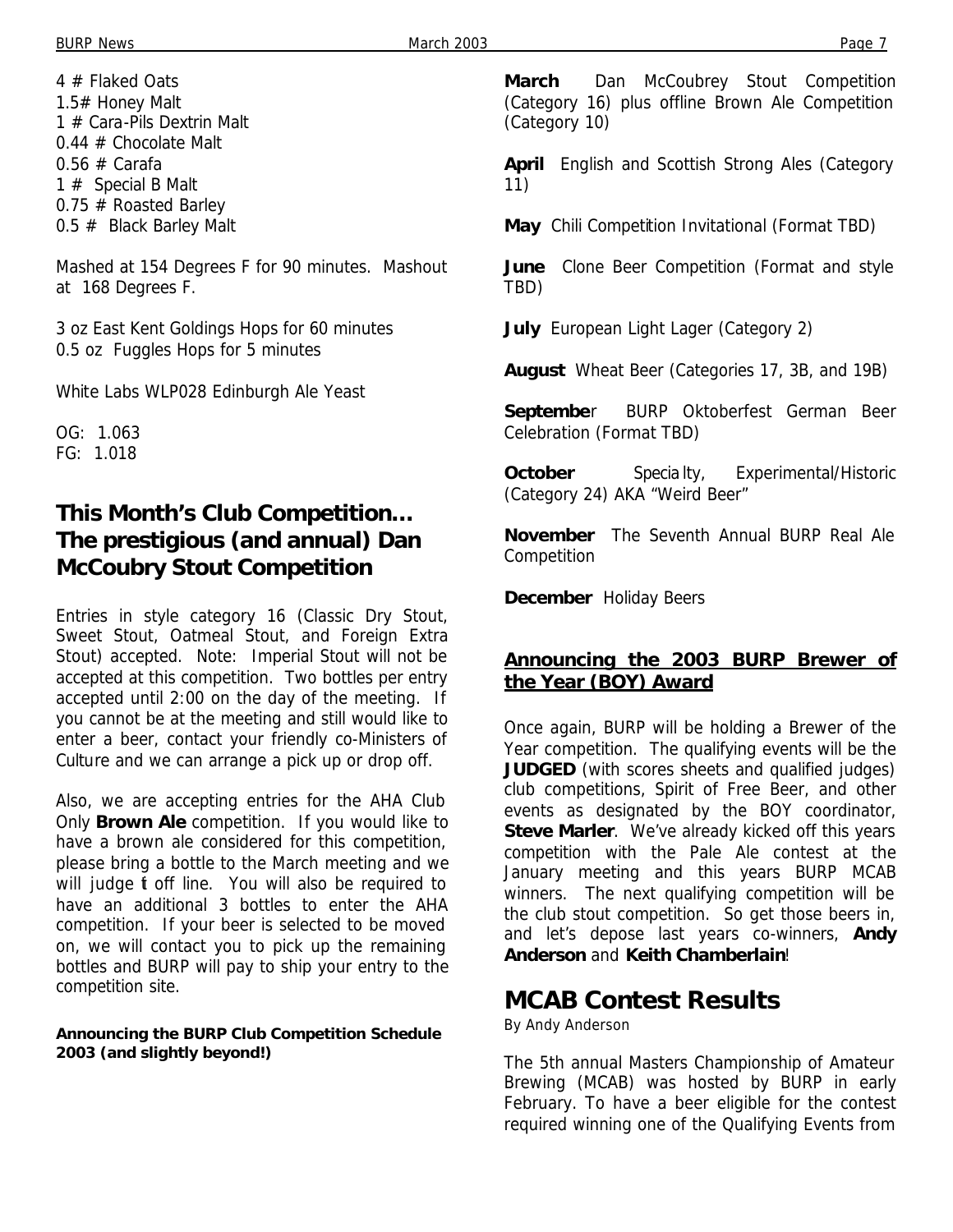2002 (BURP's SoFB was one of the QE's). We had 150 entries sent to us from all over the US and Canada. Judging these beers were 45 judges, including 4 BJCP Grand Master judges, along with the assistance of 13 stewards.

The BOS winner was **John Doherty** of Boston, MA with an eisbock. BURP was fortunate and had nine winners in the contest. Winners included **Ralph Davis** who won the European Dark Lager category and **Mike McGuire** who won the Porter category. **Bob & Betsy Kepler** took 2nd in European Pale Lager, **Robert Finkelstein** won 2nd in Scottish Ales, and Keith Chamberlin also finished 2<sup>nd</sup> in IPA. However, the biggest winners were **Ed Bielaus** & **Mark Polnasek** who won 2nd in English Ale, 2nd in Porter, 3rd in German Ales, & 3rd in Belgian Specialty. Congratulations to all the BURP winners.

# **? ? ? ? ? ? ? ?**  *RYDler*

Q: Know how much of your brew cost is TAXES ?

# **? ? ? ? ? ? ? ?**

### **BURP 10 and 20 Years Ago**

*Compiled By Bill Ridgely*

#### **20 Years Ago, February - March 1983**

In February, BURPer **Bob Frank** attended (and served as a judge at) the Home Wine & Beer Trade Association conference & competition in Memphis, TN. There were 9 beer style categories in the competition – American Light Beer, Full-Bodied Light Lager, Dark Lager, Pale Ale, Brown Ale, Sweet Stout, Dry Stout, Porter, and Barleywine. The February BURP meeting was hosted by **Ralph Bucca** and featured a commercial beer tasting. Secretary Dan McCoubrey reported that "as was to be expected, our expert beer drinkers were unable to discern among the brands. Of course, they are used to drinking much better stuff – their own homebrew".

In March, the first BURP t-shirts arrived. Cost of each shirt was \$5.25 plus a bottle of homebrew (because "the designer likes our beer"). There was no official club meeting in March.

#### **10 Years Ago, February - March 1993**

The new BURP administration took office in February. Incoming newsletter editors **Bruce Feist** & **Polly Goldman** encouraged electronic submission of articles via their own Enlightened BBS (text format preferred). Bruce and fellow bulletin board enthusiast **John Decarlo** explained the ins and outs of modern electronic communication in an article in the February newsletter. New President **Wendy Aaronson** outlined her ambitious plans for the year, including BURP's 1<sup>st</sup> AHA-sanctioned competition (to be named "The Spirit of Free Beer") and a BURPhosted homebrewer's conference to be held in either late Fall or early Winter (theme to be determined).

Also in the Feb newsletter, Flying Foamhead (and Air Force Two navigator) **Dave Smith** told an entertaining story about attempting to explain what a microbrewery was to VP Dan Quayle, and Bill & Wendy put out a call for volunteers to help them with their research project on the indigenous beers of the Andes and the Himalayas. The call was for "individuals, especially women, who can chew corn balls". The now legendary "Women of BURP Cornball Chewing Project" took place at Wendy's house on Feb 25. **Polly Goldman** later reported that the comment most often heard was "I'll chew, I'll spit, but I won't drink the stuff". She also mentioned that **John Gardiner** volunteered to participate because he evidently misheard that Wendy and Bill were "looking for cornballs".

In March, results of the annual Dan McCoubrey Memorial Stout Competition were announced. Twenty-five stouts had been entered into the competition at the Feb meeting. **Erik Henchal** took both  $1<sup>st</sup>$  and  $2<sup>nd</sup>$  place, but the surprise hit was **John Esparolini's** Oyster Stout, with an oyster in each bottle. Suggestions from BURP members for John's next beer included Snail Pale Ale and Frog Framboise.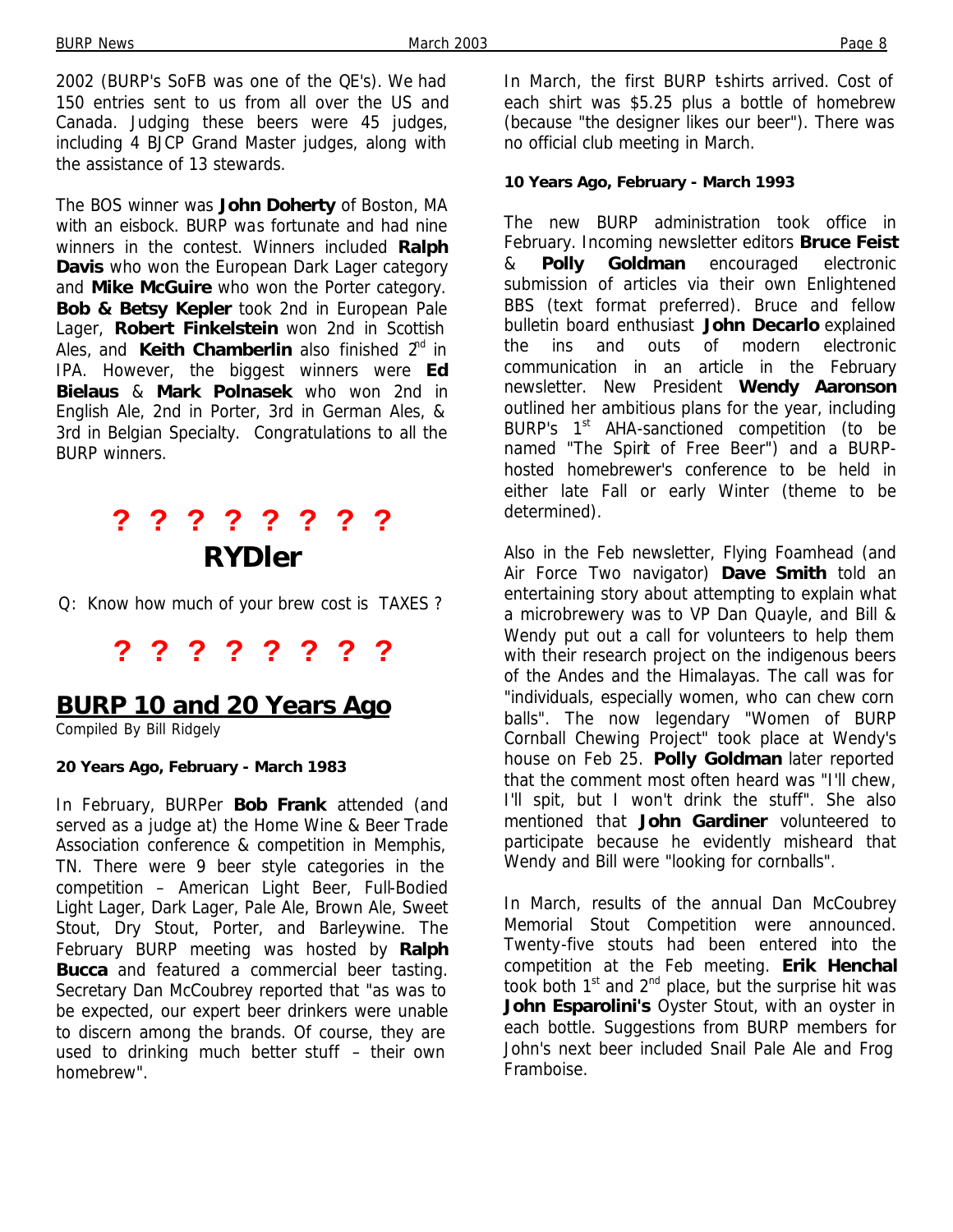

# **Foamy Thoughts**

*Libeerians – Janet & Pat Crowe*

#### Translation of the **Bavarian Pledge of Purity** – *das Reinheitsgebot*

We hereby proclaim and decree, by Authority of our Province, that henceforth in the Duchy of Bavaria, in the country as well as in the cities and marketplaces, the following rules apply to the sale of beer:

From Michaelmas to Georgi, the price for one Mass [Bavarian Liter] or one Kopf [Bowl-shaped container for fluids, not quite one Mass], is not to exceed one Pfenning Munich value, and From Georgi to Michaelmas, the Mass shall not be sold for more than two Pfennig of the same value, the Kopf not more than three Heller [Heller usually one-half Pfenning].

If this is not adhered to, the punishment stated below shall be administered. Should any person brew, or otherwise have, other beer than March beer, it is to be sold any higher than one Pfenning per Mass.

Furthermore, we wish to emphasize that in future in all cities, markets and in the country, the only ingredients used for the brewing of beer must be Barley, Hops and Water. Whosoever knowingly disregards or transgresses upon this ordinance, shall be punished by the Court Authorities' confiscating such barrels of beer, without fail.

Should, however, an Innkeeper in the country, city or markets buy two or three pails of beer [containing 60 Mass] and sell it again to the common peasantry, he alone shall be permitted to charge one Heller more for the Mass or the Kopf, than mentioned above. Furthermore, should there arise a scarcity and subsequent price increase of the barley (also considering that the times of harvest differ, due to the location), We the Bavarian Duchy, shall have the right to order curtailments for the good of all concerned.

Interested in the history of beer and beer making? Come and checkout the BURP Library of books on beer history. Additionally, March brings St. Patrick's Day and possibly the consumption of many pints of Stout. The BURP library has many books with great recipes and ideas for making the perfect stout. Why not browse the selection? Heads-up - Look for a new Web based checkout form coming soon!

### **A note about BURP Membership**

*By Bob Kepler*

For me the office of Mem-Beer-Sip Chairman has been a low-key one. Most members only hear from me as they initially inquire into joining the club, and then once a year thereafter as I bug them to renew their membership. But there is plenty of work I do behind the scenes in updating the database, sending out notices, collecting dues, laminating membership cards, and printing out updated directories, etc. I'm coming up for air just long enough to present a status report on the membership and to give a few thoughts on growing the membership.

A quick look at the books shows that we currently have 258 members in the club. 49 are Joint memberships, meaning that about 100 members are partnered up in their brewing hobby. Additionally, 16 of our memberships are of "Honorary" status. These people are from the homebrew industry and professional brewing community who reach out to help support BURP throughout the year. These include the likes of **Bill Madden** from Capitol City Brewing Company, **Jerry Bailey** from Old Dominion, and **Dave Alexander** from the Brickskeller.

It's amazing that the membership tally fluctuates very little as months go by. Typically I get 10 to 15 email inquiries a month about joining the club. We get 4 or 5 people to join each month. Some months more, some months less. Then every few months I go back through the books to delete those folks who haven't responded to my second renewal notice. For those interested in trends, however slight, BURP has been gradually shrinking in ranks over the past few years from a height of over 300 members. This is a lead-in to my next topic: What's next for BURP's membership?

My first meeting in July 1997 featured "All the Crabs You Can Eat" and "Drink Your Weight In Beer" - all for a meager fee of \$15 in dues. It was too good to pass up. Then the next month was MASHOUT, followed the next month by an Oktoberfest tasting seminar and a swim in Lake Barcroft. I stayed with the club. It was a no brainer.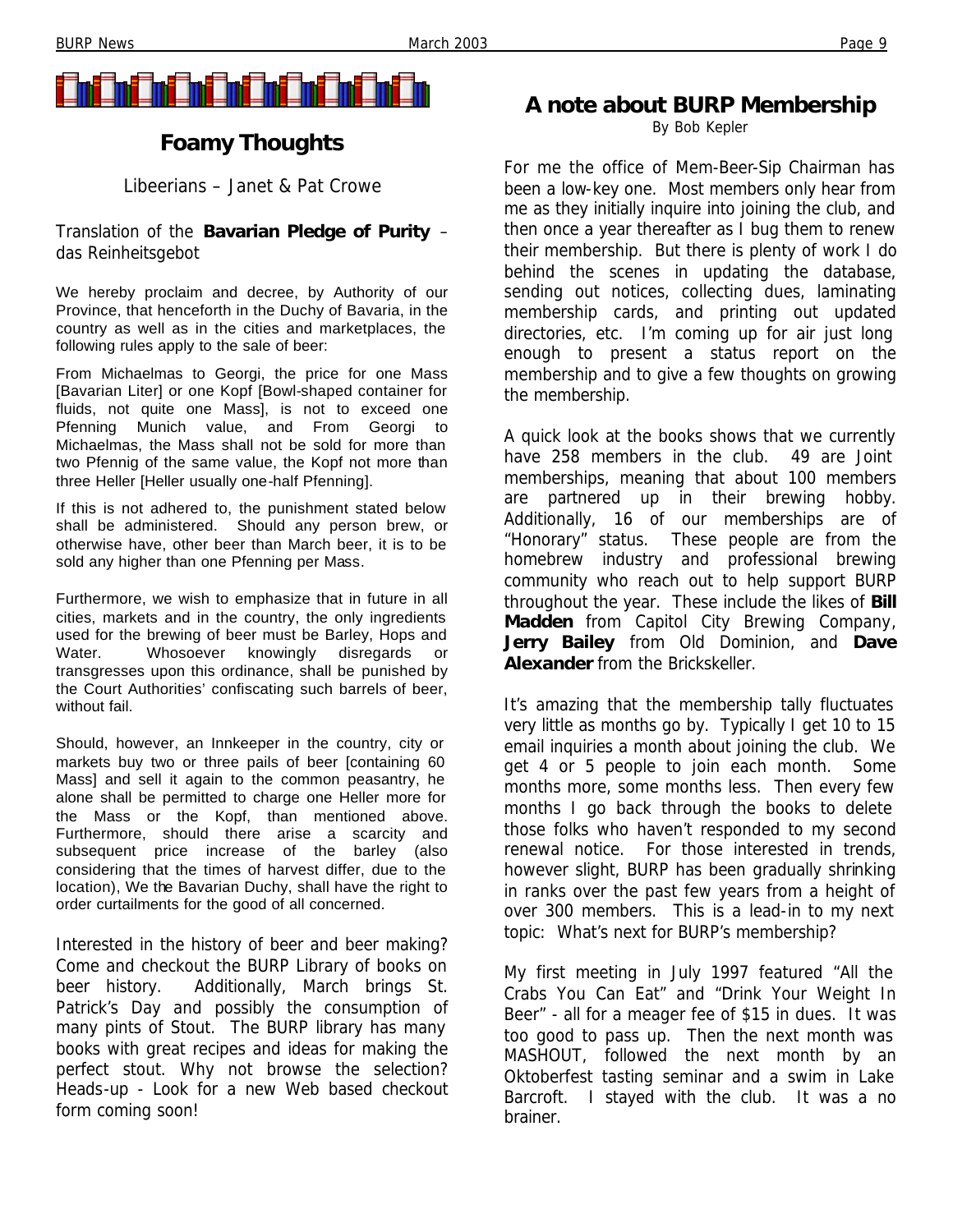And I think that is the beauty of this club. Once people see what we have to offer they feel compelled to stay, to learn, to contribute, to make friends, to brew. But how do we get new blood to come out and join the club in the first place? Currently, the school of thought is that new members should find us. Only the committed, the truly interested and the die-hard brewers who seek us out will be shown the in-door. They are the ones who have the spirit to contribute and to share and learn. They find us as you did: flyers in homebrew shops, in online homebrew forums, through a brewing buddy, or a web search on homebrewing in Washington D.C. Do we need to go out and find them instead? Do we need to be more pro-active in recruiting? Do we even need more members? All profusely debatable.

In taking this office last year, I stood on planks that promised more on maintaining the database and less on growing the membership. But I've given the latter some thought. Why is it that BURP would need more members? It isn't the numbers, but rather the quality of our membership. As one of the premier homebrew clubs in the world, our best and brightest people volunteer to produce topnotch productions several times a year such as teaching BJCP classes, planning for Spirit of Free Beer/Belgium, MASHOUT, and the Masters Championship of Amateur Brewing. These events take a great deal of time and effort to launch. It would be wonderful to see new faces and new talent join in and bring with them a refreshing gung-ho spirit. I'm going to make a point of inviting the new members to participate on the organizing committees. This is my one argument for increased membership. The more people we have in the club, the greater the pool of creative energy to draw from.

On this, and on any other related topics, I invite your insight and opinion. Please contact me with any concerns or ideas you have. Cheers.

# **Editors' Corner**

*By Christine Lewis, Minister of Truth*

**Articles for the April issue of the** *BURP News* **are due by 5:00 P.M. on Monday, March 24.** As always, all subjects related to brewing, recipes, and travel logs are welcome. April Fools articles are requested for the next newsletter. Meeting reports are also appreciated.

Electronic notification of the monthly newsletter has been in place for the last year. A number of the member's email addresses are outdated or have bounced back. If you need to update your email address or would like to receive snail mail delivery of your newsletter, please contact me at christinel@msn.com or Bob Kepler at kepler @burp.org.

| <b>Office</b>          | <b>Officer</b>     | Phone/E-mail              |
|------------------------|--------------------|---------------------------|
| <b>Fearless</b>        | <b>Rick Garvin</b> | (703) 629-4671            |
| Leader                 |                    | rgarvin@adrenaline.com    |
| Minister of            | Wendy              | (301) 762-6523            |
| <b>Enlightenment</b>   | Aaronson           | aaronson@burp.org         |
| Co-Ministers           | Tom Cannon         | (703) 204-2256            |
| of Culture             | Betsy Kepler       | cannontr@navsea.navy.mil  |
|                        |                    | (703) 218-3776            |
|                        |                    | bkepler@congressionalfcu. |
|                        |                    | org                       |
| Minister of            | Christine          | (301) 412-7317            |
| Truth                  | Lewis              | christinel@msn.com        |
| Minister of            | <b>Bob Kepler</b>  | (703) 218-3776            |
| Propaganda             |                    | kepler@burp.org           |
| Minister of            | Kathy Koch         | (703) 256-4285            |
| Prosperity             |                    | kdkoch@erols.com          |
| <b>Minister of the</b> | Jamie Langlie      | (301) 933-3081            |
| Web                    | Paul Langlie       | langlie@burp.org          |
| Libeerian              | Pat Crowe          | (703) 425-8931            |
|                        | Janet Crowe        | crowepj@naysea.navy.mil   |
|                        |                    | jcrowe@email.usps.gov     |

### **BURP OFFICERS**